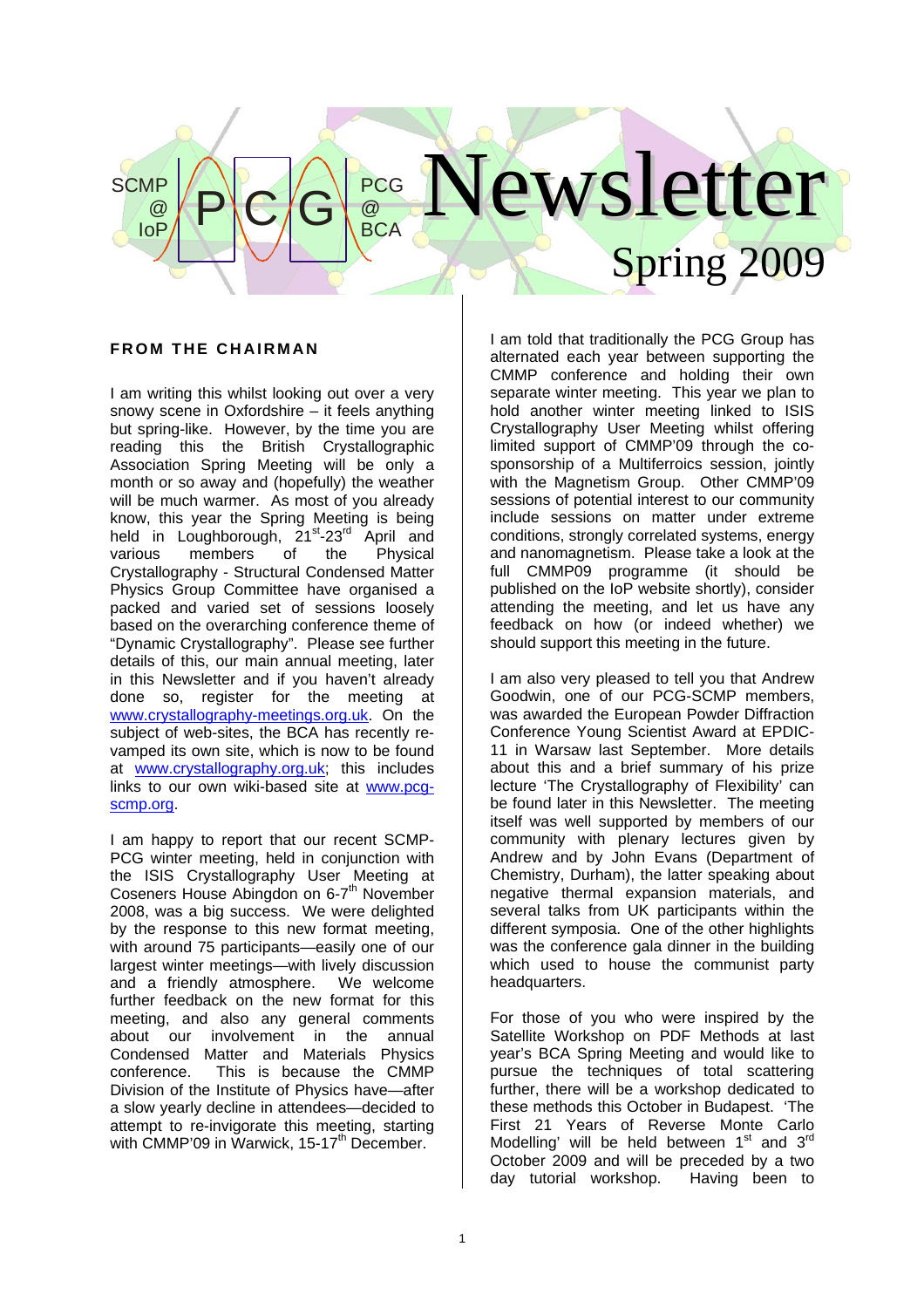previous meetings I am sure that we are guaranteed an informal, quirky event with much helpful discussion. I would particularly like to encourage you to attend in order to increase the representation from those of us who are applying these methods to the study of crystals (and nanocrystals). Please email me if you would like further details about this meeting.

Finally, I would like to thank two Committee members, John Loveday and Serena Margadonna, who have served their full term of office, for their contributions to the activities of the PCG-SCMP Group. As a result, we are seeking nominations for two new Committee members for three years from April 2009.

I look forward to (re)meeting you all in Loughborough in April.

David Keen PGG-SCMP Chairman

## **ANNOUNCEMENTS**

#### **Vacancies on the PCG-SCMP Committee**

#### **Call for Nominations**

There are three vacancies arising on the PCG-SCMP Committee: two for the positions of ordinary members and one for the Honorary Secretary/Treasurer. Nominations for these positions are invited and should be sent to the current Honorary Secretary/Treasurer, Matt Tucker (matt.tucker@stfc.ac.uk).

Nominations should include the name of the proposer, the name of the seconder and the nomination acceptance by the nominee, confirming his/her willingness to contribute to the Committee efforts by actively participating in BCA and PCG-SCMP meetings, meeting organisation and our educational activities. Informal enquiries about the Committee members' roles should be directed to the current Chairman (david.keen@stfc.ac.uk).

Elections for these positions will be held at the Annual General Meeting of the PCG-SCMP, which will be held during the BCA Spring Meeting in Loughborough, on Wednesday,  $22<sup>nd</sup>$  April 2009.

## **PCG-SCMP bursaries**

Student bursary applications are welcome from the BCA or the IoP members affiliated to the PCG-SCMP group. Bursaries are intended to help research students to attend meetings, conferences and training schools relevant to PCG-SCMP areas of interest. Students may apply for up to a total amount of £250 during the course of their PhD.

Applications can be submitted to the IoP throughout the year, but will be considered by the Group Committee on a quarterly basis (and therefore should reach the IoP by  $1^{st}$  March,  $1^{st}$ June, 1<sup>st</sup> September and 1<sup>st</sup> December).

Successful bursary applicants are expected to produce a short written report on the meeting, which may be published in this Newsletter (see section Reports from Recent Events in this issue), in Crystallography News or on the PCG-SCMP website (www.pcg-scmp.org).

For further information please contact the PCG-SCMP Honorary Secretary/Treasurer (matt.tucker@stfc.ac.uk) or visit the relevant IoP web page (http://www.iop.org/activity/grants/index.html).

## **FUTURE EVENTS**

## **Meeting Calendar**

- BCA Spring Meeting,  $21^{st} 23^{rd}$  April 2009, Loughborough
- International Conference on Neutron Scattering ICNS 2009,  $3<sup>rd</sup> - 7<sup>th</sup>$  May 2009, Knoxville, Tennessee, USA
- European Materials Research Society Spring Meeting E-MRS Spring 2009, 8  $-13<sup>th</sup>$  June 2009, Strasbourg, France
- European Crystallographic Meeting ECM25,  $16^{th} - 21^{st}$  August 2009, Istanbul, Turkey
- Density Functional Methods for Experimental Spectroscopy Workshop,  $24 - 28$ <sup>th</sup> August 2009, Oxford
- The First 21 Years of Reverse Monte Carlo Modelling,  $1<sup>st</sup> - 3<sup>rd</sup>$  October 2009, Budapest
- XVth International Workshop on Quantum Atomic and Molecular Tunneling in Solids and other Condensed Phases,  $26 - 29<sup>th</sup>$  October 2009, Trieste, Italy
- Condensed Matter and Materials Physics Conference CMMP-09, 15 - 17<sup>th</sup> December 2009, University of **Warwick**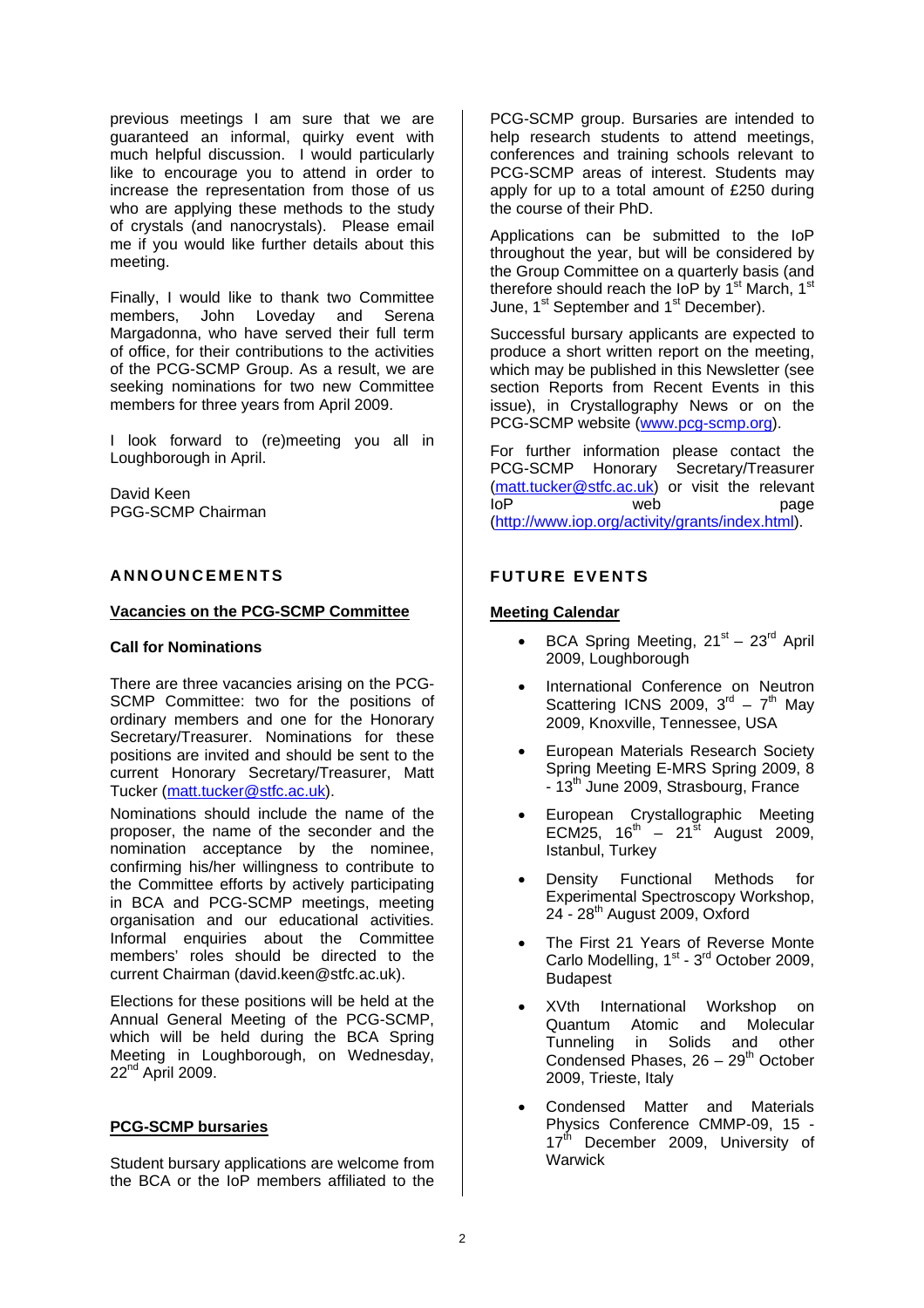## BCA Spring Meeting, 21<sup>st</sup> – 23<sup>rd</sup> April 2009. **Loughborough**



The BCA Spring Meeting 2009 is themed "Dynamic Crystallography". The meeting will follow the successful format of recent years and run from 11:30 on Tuesday 21<sup>st</sup> April to 13:30 on Thursday 23<sup>rd</sup> April. It will feature a total of 20 scientific sessions, including four PCG symposia.

**The PCG Teaching Plenary lecture**, entitled *Beyond the Debye-Waller factor*, will be given by Professor Martin Dove (Cambridge) on **Thursday, 23rd April.** 

PCG parallel sessions and confirmed speakers include:

## **Multiferroics (Tuesday 21st April)**

John Claridge (Liverpool): *Incommensurate*  bismuth-based perovskites: Bi<sub>2</sub>Mn<sub>4/3</sub>Ni<sub>2/3</sub>O<sub>6</sub>

Michel Kenzelmann (PSI-ETH): *Title TBC*

Neil Alford (Imperial): *Ferroelectric thin films*

#### **Crystallography Near the Edge (Wednesday 22nd April)**

Madeleine Helliwell (Manchester): *Methods and applications of anomalous dispersion in small-molecule crystallography* 

Gopinathan Sankar (UCL): *Application of anomalous scattering methods in determining the structure of active sites in complex oxides*

Alison Davenport (Birmingham): *Dynamics of salt films on dissolving metal surfaces*

# **Hydrogen Storage (Thursday 23rd April)**

Neal Skipper (UCL): *Molecular and atomic hydrogen in graphite intercalates*

Martin Jones (Oxford): *Apparatus for simultaneous neutron diffraction and thermogravimetric analysis – the IGAn*

Andrea Baldi (VU Amsterdam): *Mg-Ti multilayers: nanostructured hydrogen-storage alloys* 

#### **Dynamics in Framework Structures (Thursday 23rd April)**

Richard Walton (Warwick): *Time-resolved diffraction from flexible metal organic frameworks interacting with guest molecules*

Robert Bell (UCL): *Simulating adsorption phenomena in microporous frameworks*

Ashleigh Fletcher (Strathclyde): *Factors affecting adsorption processes and properties in classical and novel porous materials* 

Further details about the conference and the final scientific programme will appear at: www.crystallography-meetings.org.uk

#### **Density Functional Methods for Experimental Spectroscopy Workshop, 24 - 28th August 2009, Oxford**

The workshop is targeted towards experimentalists in nuclear magnetic resonance (NMR), vibrational (IR, Raman, INS) and core-level spectroscopy (XANES/EELS) who wish to use density functional methods in their research. It will also be of interest to computational researchers who want to incorporate results from these experimental techniques into their research.

Topics to be covered include:

- Fundamentals of materials modelling
- DFT in the solid state, k-points, Brillouin zones
- **Pseudopotentials**
- Geometry optimisation
- Introduction to NMR, vibrational and core-level spectroscopies
- Computing NMR properties: EFG, chemical shift, J-coupling (GIPAW)
- Computing vibrational properties
- Computing core-level properties
- Practical aspects of *ab-initio* calculations
- Convergence how to get accurate results
- Limitations of the calculations, and future perspectives
- Electric field gradient tensors in an amino-acid

The workshop will be comprised of lectures and hands-on tutorials using the CASTEP code. The tutors are a mix of theoreticians involved in the development of computational methods, and experimentalists who have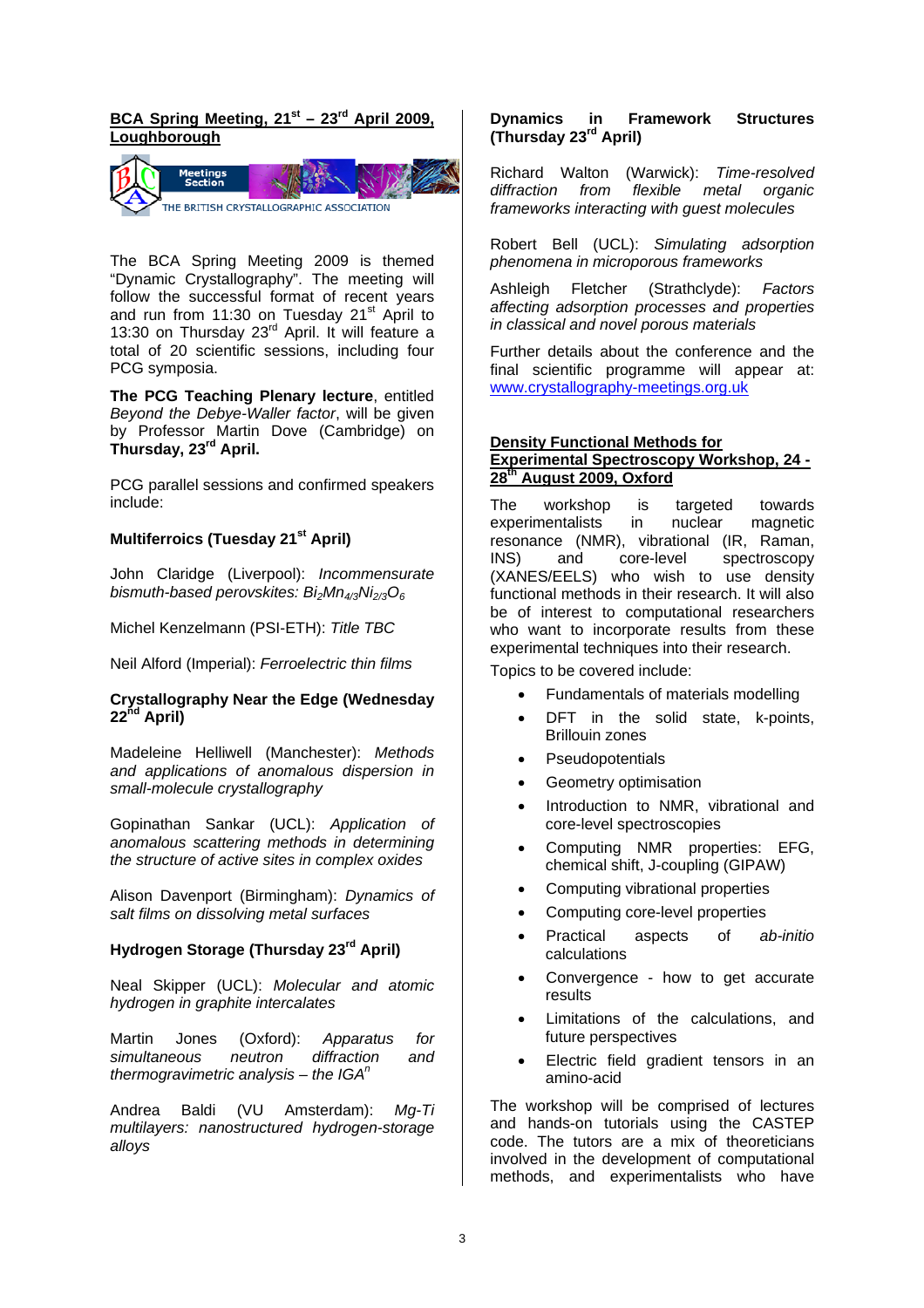pioneered the use of simulations in their research. Time will be set aside for participants to discuss their own research projects with the tutors.

The workshop will be based at the Oxford University Department of Materials, with accommodation and evening meals at St Edmund Hall. Participation fee of £100 includes course materials, refreshments and evening meals. For those living outside Oxford, 5 nights bed and breakfast at St Edmund Hall is included in this fee (nights of Sunday  $23<sup>rd</sup>$  to Thursday  $27<sup>th</sup>$  August).

Application deadline is  $30<sup>th</sup>$  April 2009. The application form and further details can be obtained at the workshop web site: http://www.castep.org/workshop09\_ad.html.

## **NEWS**

## **Prizes and awards**

## **EPDIC Young Scientist Prize 2008**

Dr Andrew Goodwin from the Department of Earth Sciences, Cambridge was presented with the European Powder Diffraction Conference Young Scientist Award at EPDIC-11 in Warsaw last September. The award, generously sponsored by PANalytical (www.panalytical.com) was presented to Andrew by Martijn Fransen, the XRD Senior Product Manager at PANalytical.



*Dr Andrew Goodwin (right) receiving the EPDIC Young Scientist Prize 2008 at EPDIC-11 in Warsaw* 

Following the presentation, Andrew gave a plenary lecture on the subject 'The crystallography of flexibility: local structure and dynamics in framework materials'. In this talk he summarised how under-constrained bonding within materials can give rise to exotic

dynamics which often leads to unusual physical properties such as negative thermal expansion (NTE) and negative linear compressibility (NLC). Throughout his talk he highlighted a number of compounds of interest, many of them containing polyhedral units linked by cyanide 'bridges' and including the colossal thermal expansion material  $Ag<sub>3</sub>[Co(CN)<sub>6</sub>]$ , which shows NLC at elevated pressures and NTE that is more than an order of magnitude greater than that displayed by materials such as  $ZrW_2O_8$ .

Andrew also outlined some of the methods that he has been developing to probe these materials, including reverse Monte Carlo analysis of total scattering data, a method that he has been using to great effect to reveal the local structure and dynamics from powdered samples. He finished his talk by showing how these techniques can be applied to magnetic systems using the examples of the local magnetic order in spin ices and the spin dynamics in MnO. The talk prompted a lively debate and perfectly set the scene for other talks within the meeting on related subjects where people were also using total scattering methods to understand their particular crystal structure problems.

## **Beamline News**

#### **Diamond Beamline I19: Small-Molecule Single-Crystal Diffraction**

The first operational allocation period for the<br>small-molecule single-crystal diffraction small-molecule single-crystal diffraction beamline (I19) at Diamond has just concluded and, although the beamline construction work has yet to be completed and we are still deep in commissioning, we have supported ten different user groups so far, with a number of these returning for multiple visits. Despite the beamline being in its preliminary stages, and with much commissioning work remaining to fully characterise both the optical components and the diffractometer systems, our initial set of users have had some notable successes. At this early stage, our aims have been fairly modest with the majority of the studies undertaken so far being relatively routine structure determinations, albeit from particularly demanding samples. However, with the recent delivery and installation of the large four-circle diffractometer, which is housed in the second experimental hutch (see photo) we will extend the range of studies the beamline can support to those demanding particularly bulky sample-environment cells. This will hugely increase the scope of work that can be conducted from studies requiring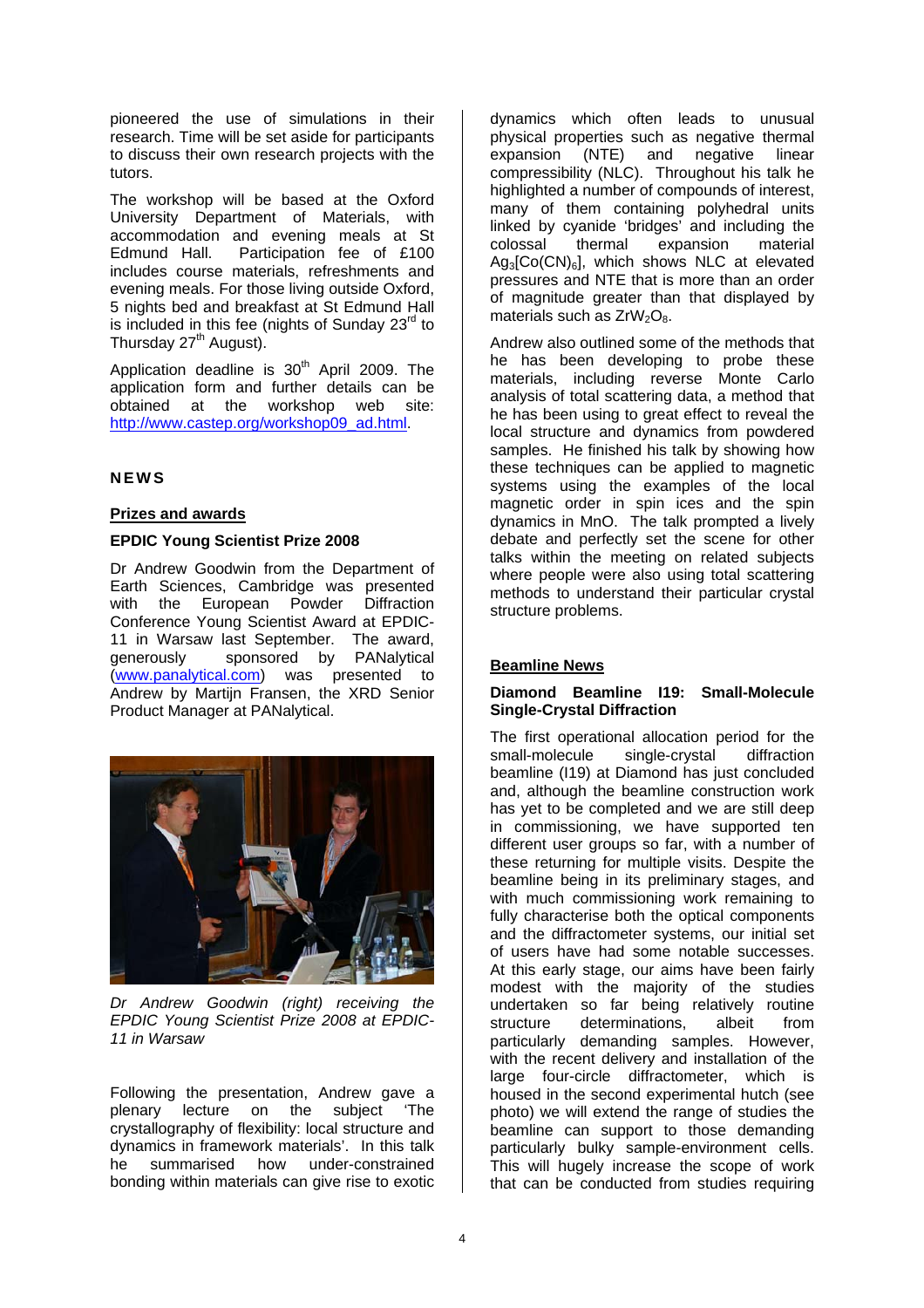the very low temperatures (~5 K) provided by a closed-cycle cryostat, those requiring simultaneous high-pressure and variable temperature, and for studies following the time resolution of structural changes following photo-excitation of the sample.



*Installation of the large four-circle diffractometer for experimental hutch 2 on I19* 

The next deadline for beamtime applications via the web pages of the Diamond User Office is imminent,  $1^{st}$  April, for beamtime in the period October 2009 to March 2010. Proposals may be discussed in advance with Dave Allan (david.allan@diamond.ac.uk, Principal Beamline Scientist) or Harriott Nowell (harriott.nowell@diamond.ac.uk, Beamline Scientist) and any particular issues concerning sample preparation can also be discussed with Sarah Barnett (sarah.barnett@diamond.ac.uk, Beamline Support Scientist).

Dave Allan (Diamond)

## **REPORTS FROM RECENT EVENTS**

#### **PCG-SCMP Winter Meeting, 6 November 2008, The Cosener's House, Abingdon**

Whether it was the all-important update of developments at the ISIS second target station or the varied scientific programme focusing on "neutron diffraction and complementary techniques", there was a definite sense of excitement and community at the 2008 PCG-SCMP winter meeting. Held over  $6<sup>th</sup>$  and  $7<sup>th</sup>$ November at the Cosener's House, Abingdon, the joint meeting began with a summary of the status and future of crystallography at ISIS. More than 70 UK crystallographers – a healthy mix of students, post-docs, academics and facilities scientists alike – listened as ISIS's

Uschi Steigenberger opened the proceedings with a broad update of the ISIS Facility. She reported the successful transfer of beam to TS2 during 2008, and also gave an overview of developments at the existing target station.

Dr Steigenberger was followed by the recentlyappointed head of Crystallography at ISIS, Laurent Chapon, who extended this discussion of crystallography instrumentation at ISIS by focusing on the new WISH diffractometer at TS2 and also the POLARIS upgrade at the existing facility. Simon Phillips then introduced a number of the "phase-2" instruments at TS2, while also highlighting new software developments directed at meeting the increasingly varied needs of the ISIS user community (especially with so many new instruments!). He finished with a discussion of the on-site "research hotel" – the nearlyfinished Harwell Research Complex – which will reinforce the many strong collaborative links between UK universities and ISIS scientists. Martyn Bull, who runs the communications and media office at ISIS, concluded the User Group meeting with a timely discussion about media outreach and knowledge exchange: he is keen to ensure that both the community as a whole and interested industrial partners are kept informed of the world-class science performed at ISIS.



*Scientific discussions (and socialising) during the breaks between sessions* 

It was, quite literally, a fiery start to the scientific programme as Edinburgh's Colin Pulham described his structural studies of propellants and explosives under extreme temperatures and pressures. A talk for all the senses, with multimedia presentations and even a live demonstration of their explosive power, its scientific highlight was undoubtedly the high-pressure crystallography of the widely-used military explosive RDX (at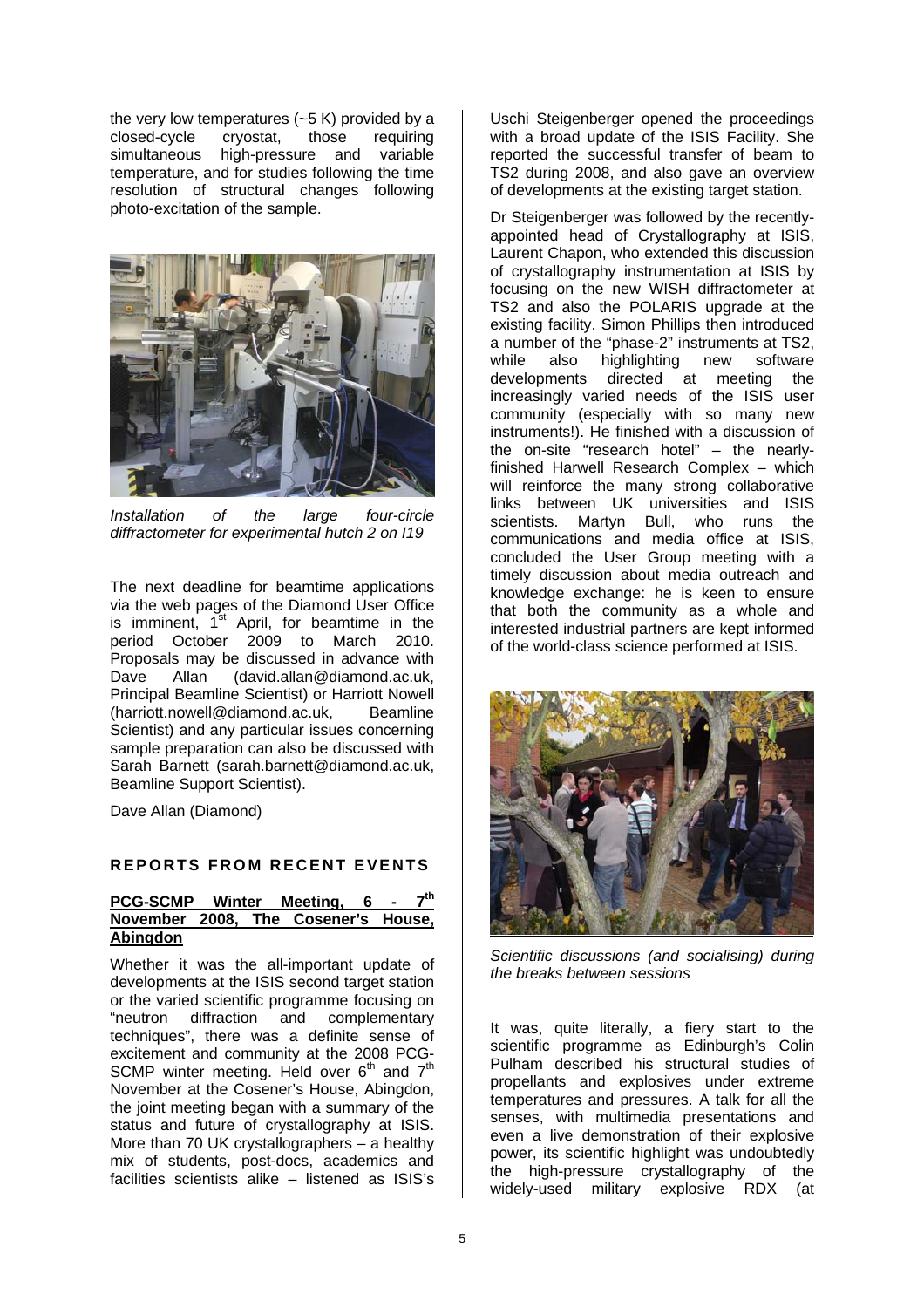pressures up to 80 000 atmospheres, typical of those encountered during detonation). Professor Pulham described how the complementarity of high-pressure x-ray and neutron techniques was needed to determine the molecular rearrangements that distinguish the explosive gamma-RDX form from its more benign ambient phase, alpha-RDX.



*Attentive audience in the conference room at the Cosener's House* 

Very much returning to ambient conditions, Andrew Goodwin from Cambridge then took the floor to describe some recent developments in local-structure techniques aimed at complementing "traditional" diffraction studies of functional materials. Neutron and xray pair distribution function methods, density functional theory calculations and electron diffraction were all discussed as tools for local structure/property<br>some "colossal thermal relationships in some expansion" cyanides and disordered Bicontaining pyrochlores. Disordered systems were also close to the heart of the following speaker, Steve Hull (ISIS), whose longstanding interest in superionic phases has led him to develop *in-situ* conductivity measurement capabilities at ISIS. His talk, which brought Thursday's proceedings to a close, described the incredibly intricate apparatus involved and detailed some of the preliminary results already obtained using the POLARIS instrument.

The second day of proceedings opened with a broad overview of muSR techniques given by Salford's Sue Kilcoyne. The key focus of her talk was how muon spin relaxation and rotation can help understand internal magnetic fields and spin dynamics in magnetic materials: a probe of local magnetic structure that complements the information obtained from neutron diffraction. The general theme of

complementarity was extended to the computational domain by Martin Dove (Cambridge), who gave an overview of techniques for modeling structure and dynamics in crystalline materials. The increased availability of grid-based computing resources and the associated capacity to study materials of enormous complexity were key features of Professor Dove's talk.

PANalytical's support of the crystallographic community is always greatly appreciated, and their funding of the PCG-SCMP Thesis Prize in Physical Crystallography is no exception. The next talk in the proceedings was given by Lars Lundegaard (Edinburgh), the most recent recipient of the prize. It was a fantastic opportunity for all to hear of the science that had earned Lars this award: high-pressure single-crystal x-ray diffraction studies of elemental polymorphs. Deceptively simple in their composition, the elements of Lars's talk – from oxygen to rubidium – showed an incredible variety of complex crystal structures and structural transitions. The practical<br>difficulties of performing diffraction difficulties of performing diffraction experiments at enormous pressures (up to 100 GPa), and the complexity of the oftenincommensurate structures these fundamental materials form under pressure were major obstacles Lars had overcome. His talk left the audience in no doubt that PANalytical had supported a worthy young scientist with a bright future in crystallography!



*Lars Lundegaard (Edinburgh) presenting his PANalytical Thesis Prize talk* 

The final session of the meeting consisted of two talks that were aimed at broadening the experimental palette of the crystallography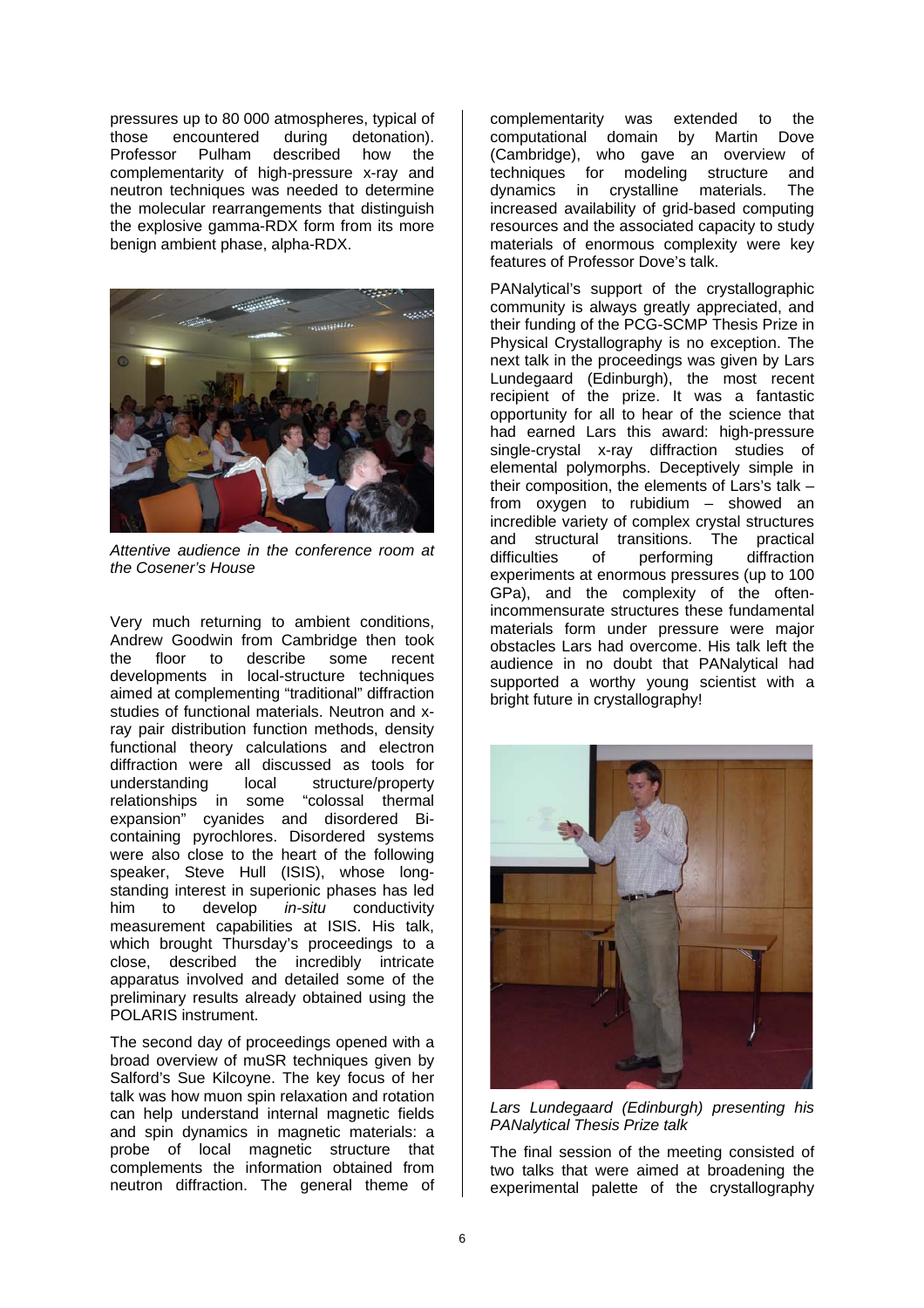community. First was Malcolm Levitt from Southampton, who gave an exceptionally clear presentation on the fundamentals of solid state NMR and the complementary information it could provide when solving crystallographic problems. This was highlighted by his example of solving zeolite crystal structures with magicangle spinning NMR. Second was Timmy Ramirez-Cuesta (ISIS), whose topical work on hydrogen dynamics in hydrogen-storage candidates formed the basis of the final talk of the scientific programme. Dr Ramirez-Cuesta's complementary technique is that of inelastic neutron scattering, principally using the TOSCA instrument at ISIS.



*Dinah Parker (Oxford) receiving her poster prize from the ISIS Crystallography User Group Chairman Phil Lightfoot* 

At the conference dinner, the poster prize was awarded to Dinah Parker (Inorganic Chemistry, Oxford) for her work entitled "Structure and Magnetic Properties of Compounds Related to the New Superconductor LiFeAs".

It is precisely events such as this that serve to highlight the synergy between crystallography and a broad spectrum of experimental techniques. No doubt the scientific interests of many attendees stand to benefit from the approaches discussed. If as many left the meeting with new ideas as seemed to be the case, then it was a very successful winter meeting indeed.

Andrew Goodwin (Cambridge)

## **IUCr Congress, 23<sup>rd</sup> – 31<sup>st</sup> August 2008. Osaka, Japan**

This past August I was tremendously excited to attend for the first time a World Congress of the IUCr, held in the beautiful city of Osaka. The incredibly varied programme, jampacked

into nine days, demonstrated that crystallography is on the one hand a mature science, whose methods are applicable to research projects across the spectrum of modern science, and on the other a discipline where fundamental research is still actively expanding frontiers. Indeed, a good deal of the research presented would have been inconceivable only a decade previously. One such session took the study of diffuse scattering to its logical limit of "crystallography without crystals" (that is, diffraction studies on amorphous or even solution-state materials), while another highlighted the rapid development of time-resolved studies such that diffraction measurements on femtosecond timescales are now achievable.

My personal highlight was the keynote lecture by Prof. Masahiro Irie, whose painstaking work on photochromism in diarylethene compounds was both scientifically elegant and aesthetically beautiful. He demonstrated single-crystal-to-single-crystal transformations which could be easily induced or reversed by irradiation with light of an appropriate wavelength. Some materials were co-crystals of several photochromic materials, allowing as many as three different colours to be independently generated at will; others exhibited reversible changes in shape which could be used to kick microscopic "footballs", retaining crystallinity all the while.

My own presentation, on metastable photoisomerism in a family of coordination compounds with potential applications in optical data storage, came at the end of an inspiring afternoon session focussing on the general crystallography of photoexcited states. It seemed to be well received, while nonetheless attracting its fair share of knotty questions!

Other sessions covered topics such as the mathematics behind crystallographic techniques, including the more subtle symmetries needed to describe magnetic ordering or modulated or quasiperiodic materials; computer techniques for solving, refining, storing and indexing crystallographic data; host-guest chemistry of porous crystals, which finds several currently relevant applications including catalysis and hydrogen storage; and diffraction techniques using electrons or neutrons rather than X-rays. Meanwhile, in the hall below, poster presentations vied for punters' attentions with displays advertising central facilities or laboratory equipment, the latter amazingly including a benchtop diffractometer capable of running from an ordinary 240 V wall socket!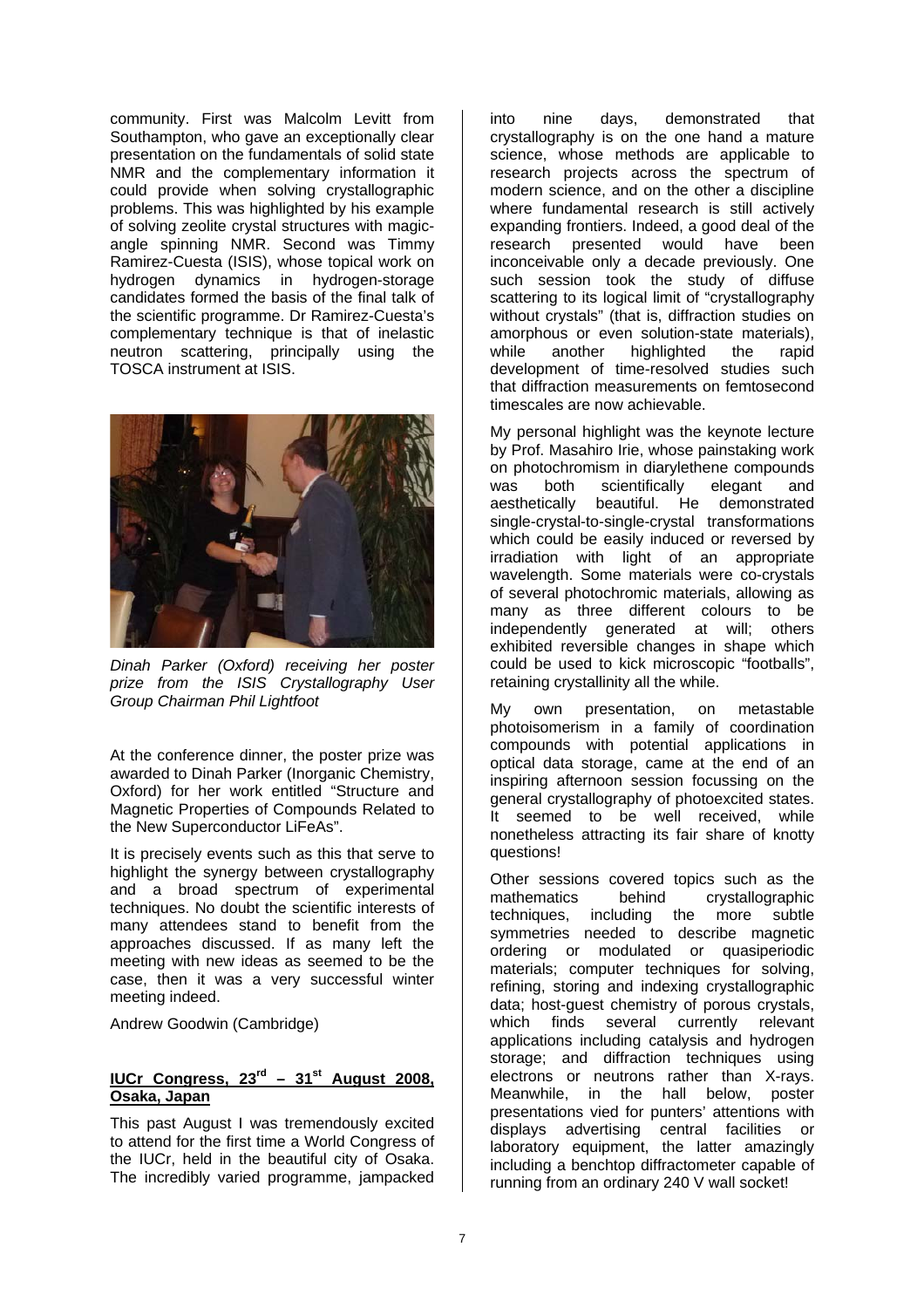I would enthusiastically recommend the IUCr Congresses to anyone with interests in any corner of the diverse field of crystallography – and I for one am already looking forward to the next meeting in Madrid in 2011.

Anthony Phillips (Cambridge)

#### **YOUNG CRYSTALLOGRAPHERS**

## **YC Satellite Meeting, 20-21st April 2009, Loughborough**

The Young Crystallographers satellite will be held 20-21<sup>st</sup>April 2009, prior to the main BCA spring meeting. It will follow the familiar format of sessions starting with a plenary lecture, followed by 15-minute contributed talks.

Further details of the satellite and the full scientific programme can be found at the YC group web pages via: www.crystallography.org.uk.

#### **PCG-SCMP AGM**

The 66<sup>th</sup> PCG-SCMP AMG will take place at the BCA Spring Meeting in Loughborough, on Wednesday,  $22<sup>nd</sup>$  April 2009, 11:45 – 12:30. Elections for positions of the Honorary Secretary/Treasurer and two ordinary Committee members will be held at the AGM.

The meeting agenda includes the following items:

- Apologies for absence
- Minutes of the 65<sup>th</sup> PCG-SCMP AGM held in York, 9<sup>th</sup>April 2008
- Matters arising from minutes
- Chairman's report
- Secretary/Treasurer's report
- Elections to PCG-SCMP Committee
- Future meetings
- Any other business

#### **ACKNOWLEDGEMENT**

Many thanks to everyone who contributed to this issue of the PCG-SCMP Newsletter.

Ivana Evans, Durham

## **PCG-SCMP COMMITTEE**

Prof. David Keen, Chair Rutherford Appleton Laboratory david.keen@stfc.ac.uk

Dr. Ivana Evans, Vice-chair Department of Chemistry Durham University ivana.radosavljevic@durham.ac.uk

Dr. Matt Tucker, Secretary/Treasurer Rutherford Appleton Laboratory matt.tucker@stfc.ac.uk

Dr. Dave Allan Diamond Light Source david.allan@diamond.ac.uk

Dr. Andrew Goodwin Department of Earth Sciences University of Cambridge alg44@cam.ac.uk

Prof. Peter Hatton Department of Physics Durham University p.d.hatton@durham.ac.uk

Dr. John Loveday CSEC Edinburgh University j.loveday@ed.ac.uk

Dr. Serena Margadonna Department of Chemistry Edinburgh University serena.margadonna@ed.ac.uk

Dr. Andrew Wills Department of Chemistry University College London a.s.wills@ucl.ac.uk